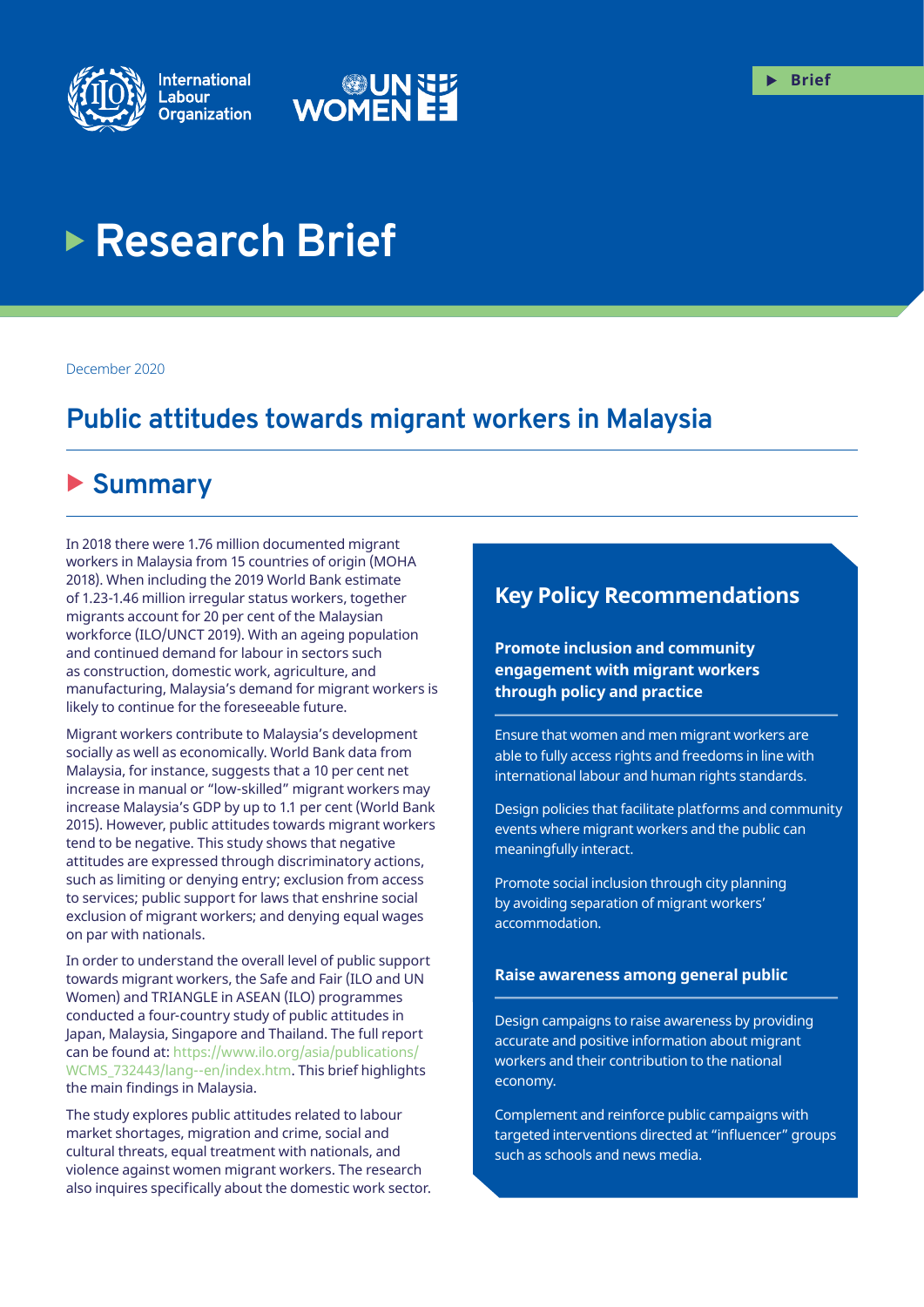

© ILO/ Noveetasary

The survey targeted members of the Malaysian public aged 18–65 years, covering all major regions. A gender quota was applied to ensure representativeness with regards to men and women across each region.<sup>1</sup> In total, 1,009 Malaysians were surveyed.

This 2019 study follows a previous 2010 ILO study on public attitudes, applying the same methodology, and finds that positive attitudes toward migrant workers have declined since 2010. The study also confirms that people who know and engage with migrant workers on a personal level are more likely to be supportive of migrants and have a positive attitude towards them. Polarization in views has increased, and people with limited or no interaction with migrant workers are less supportive than before. Alarmingly, in Malaysia as in other migration destination countries, positive attitudes of Malaysian respondents who employ domestic workers in their homes also decreased, despite the frequent interaction that such employers have with migrant workers.

However, the study finds that positive public support exists for policy initiatives aimed at supporting women migrant workers, especially related to ending violence against women and improved working conditions for domestic workers. This tends to show that focused attention towards a particular group of migrant workers and specific issues concerning those workers can help generate more public support.

The findings suggest that programmes and policies must further encourage interaction and community engagement with migrants, and must discourage exclusion, isolation and discrimination.

#### **Leverage the positive public support for women migrant workers**

Design policies to address violence against women migrant workers and ensure that pregnant women migrant workers have access to maternity leave.

Design and enforce regulations aimed at improving the working conditions of women migrant domestic workers, as well as ratification of the Domestic Workers Convention, 2011 (No. 189).

#### **Address declining attitudes of employers of women migrant domestic workers**

Conduct a coordinated and evidence-based publicity campaign on the social and economic value of domestic work, and on the rights of domestic workers, involving governments, trade unions, employers and domestic workers' groups.



© ILO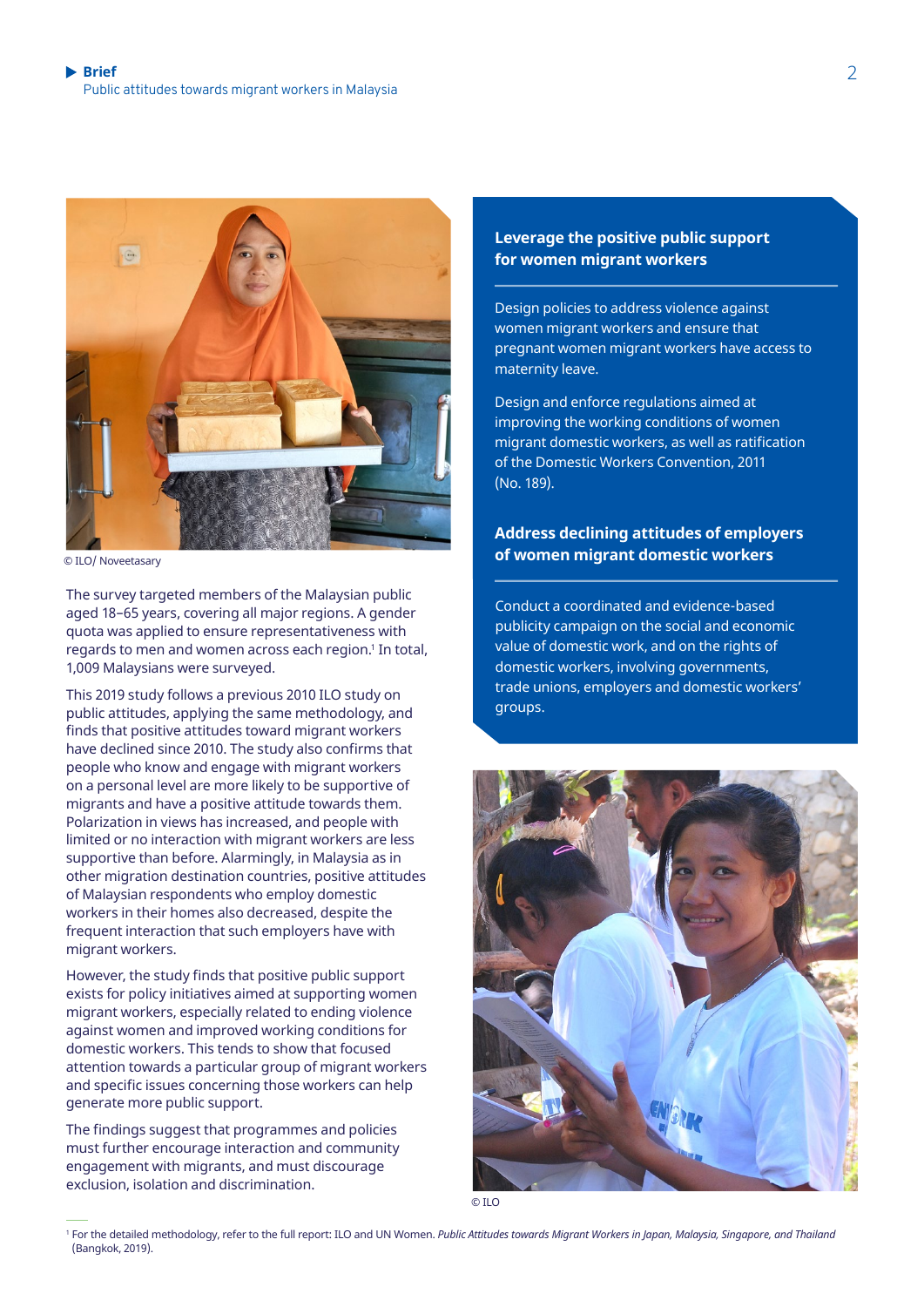# X **Findings**

### Public support for migrant workers

### Labour market shortages: Need for migrant workers

Population demographics are changing in Malaysia. The population is ageing and there are fewer workers as a percentage of the population. There is, therefore, a need for more workers to maintain the labour force, and to provide care to the elderly. Despite labour market shortages, as well as the economic gains to be made from labour migration, the study shows that much of the Malaysian public is not convinced of the need for migrant workers in Malaysia (see figures 1 and 2):

- 56 per cent of the Malaysian public surveyed say the country does not need "low-skilled" migrant workers.
- 47 per cent believe that migrant workers are a drain on the economy.
- 47 per cent, believe that migrant workers have an overall negative effect on the economy.

### Migration and crime: Unfounded fears

There is little evidence to back up the claim that migrant workers are more likely to commit crimes than the rest of the population. In fact, recent evidence of the causal impact of migration on crime finds that migrant workers in Malaysia reduce both property crime and violent crime. An increase of 100,000 migrant workers in Malaysia reduces crimes committed by 9.9 percent (World Bank 2018). However, a majority of Malaysians still have the impression that migrant workers do commit more crimes (see figures 1 and 2):

- 59 per cent of the Malaysian public surveyed say that migrants commit a high number of crimes.
- 83 per cent think crime rates have increased due to migration.

The 2010 study found that in Malaysia over 80 per cent of local respondents believed that migrants commit a "high number of crimes". These levels have dropped to 59 per cent of Malaysians responding similarly in 2019. This is a positive trend regarding a very negative attitude towards migrants.

### Social inclusion versus social and cultural threats

This study finds that a majority of the Malaysian public tends to believe that migrant workers threaten the country's culture and heritage; while a sizeable minority say that migrant workers have a poor work ethic and cannot be trusted (figure 1).

However, on a more positive note, when measuring public behaviours of inclusion, the survey finds that:

- 57 per cent of the Malaysian public had or would help a migrant worker integrate into their community or get ahead in their work.
- 70 per cent said they had spoken or would speak out against someone who was saying offensive things about migrant workers.

#### **Figure 1. Attitudes about migrant workers - Support for the following statements (%)**

Our country does not need "low-skilled" migrant workers Migrants commit a high number of crimes Migrants workers have a poor work ethic and cannot be trusted Migrant workers are a drain on the national economy The influx of migrant workers threatens our culture and heritage 75 50 25  $\overline{0}$ 100 59 47 68 56  $\Delta\Delta$ 

**Figure 2. Misconceptions about migrant workers - Support for the following statements (%)**

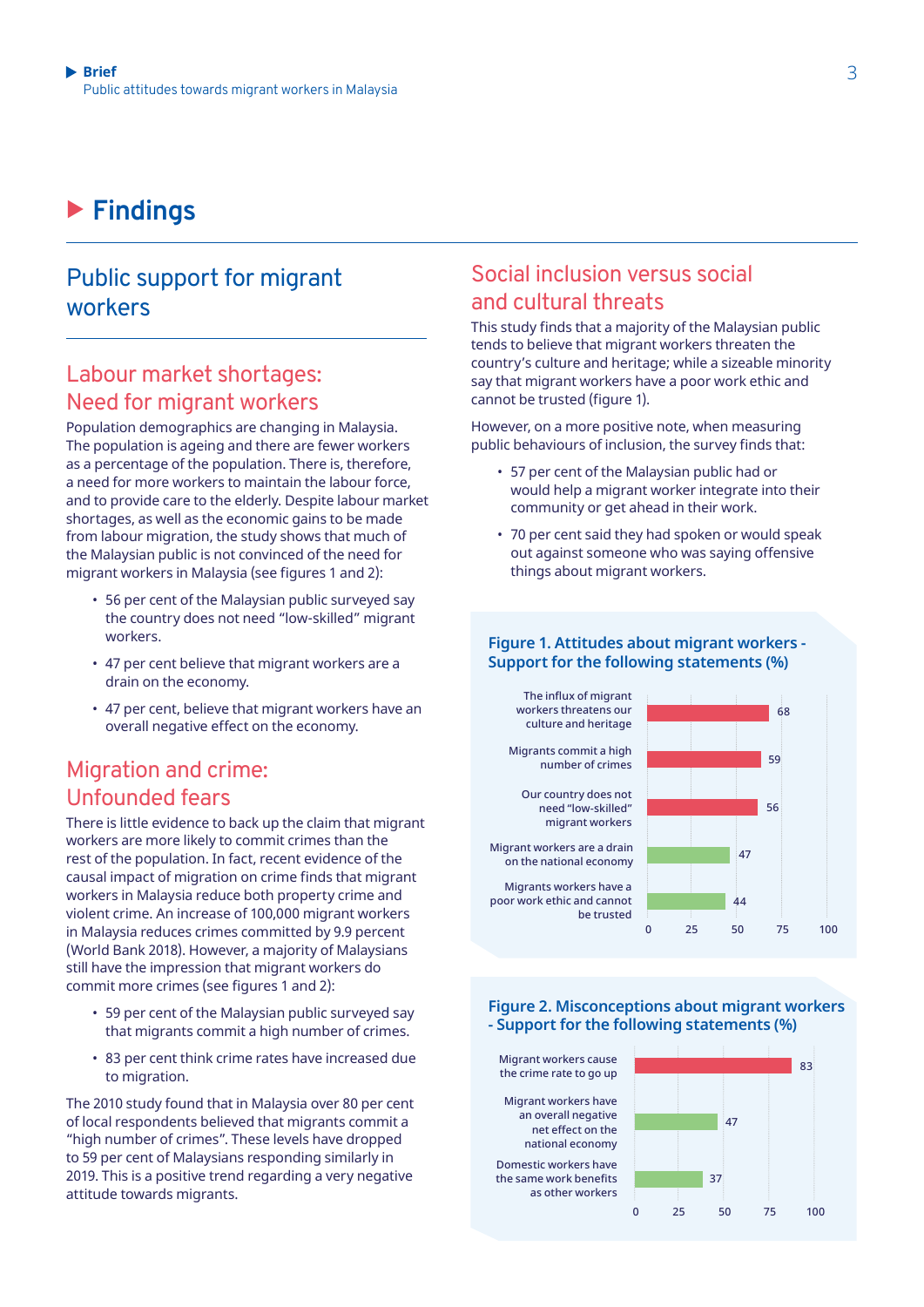### Equal treatment

Equality of treatment is enshrined in international human rights instruments and labour standards. This study showed that belief in equality of treatment is not the norm in terms of public attitudes towards migrant workers.

A majority of the Malaysian public surveyed are of the view that (figure 3):

- Migrant workers should not have any rights at work if in irregular status (86 per cent).
- If migrant workers are exploited, they have themselves to blame (59 per cent).
- Migrant workers should not receive the same salary and benefits as national workers (58 per cent).
- Migrant workers should not receive the same work conditions as national workers (73 per cent).
- Migrant workers should not be able to join a union (65 per cent).

These attitudes indicate that many citizens hold a view that migrant workers should be treated differently. Discrimination is therefore a problem that needs to be tackled through law enforcement as well as through efforts to influence social norms and attitudes.

### Treatment of women migrant workers

When asked whether women migrant workers specifically should have equal wages with women nationals doing the same job, only one third of Malaysians supported this (figure 4).

Malaysia has ratified the Convention on the Elimination of All Forms of Discrimination against Women (CEDAW) and has a law on maternity leave with pay that is inclusive of women migrant workers. Further, dismissal on the grounds of pregnancy or of maternity leave is prohibited. Nonetheless, in practice, women migrant workers are deported if found to be pregnant, and Malaysian employers often restrict the movement of domestic workers, resulting in isolation and restricted ability to seek help when it is needed.

A majority of the Malaysian public do support offering maternity leave to women migrant workers. Yet, on the other hand, only 28 per cent of Malaysian survey respondents support women migrant workers being allowed to work while pregnant, a contradiction in sentiment (figure 4).

#### **Figure 3. Attitudes on equal treatment of migrant worker - Support for the following statements (%)**



#### **Figure 4. Attitude on treatment of women migrant workers - Support for the following statements**





© ILO/ Leo M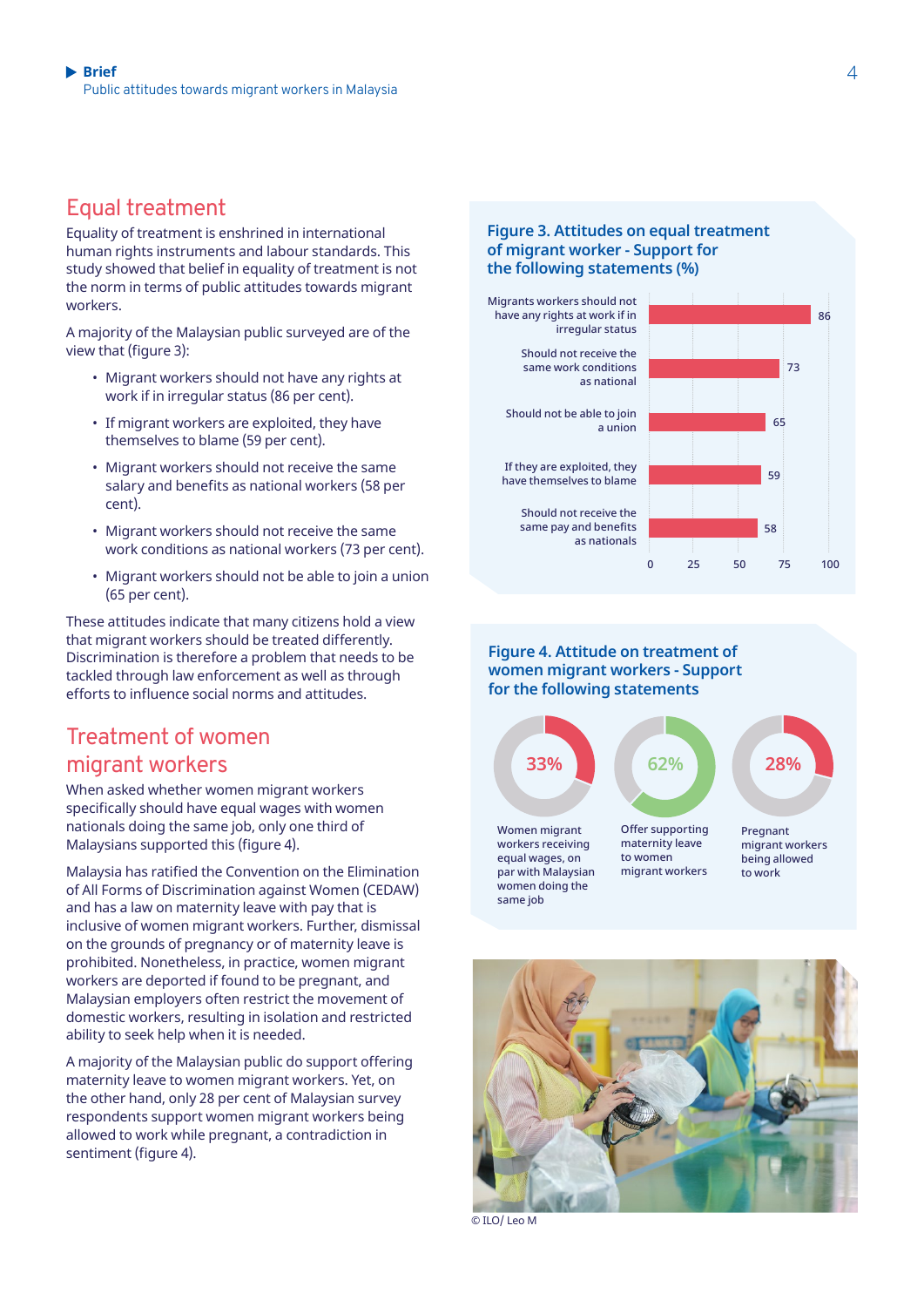### Violence against women migrant workers

As outlined in the United Nations' 2017 Report of the Secretary-General on Violence against Women Migrant Workers,

```
Migration can foster women's 
empowerment and, through new 
opportunities and personal expansion, 
improve their agency and autonomy, 
yet the feminized, informal sectors 
in which many migrant women work 
are characterized by low wages, poor 
working conditions, limited labour and 
social protections, and exposure to 
physical and sexual violence.
```
Prevention and services to assist women migrant victims of violence were the issues for which the surveyed Malaysian public gave their strongest support. A strong majority of the Malaysian public support women migrant workers having access to shelters if they experience violence (81 per cent), and also support stronger law enforcement to reduce violence against women migrant workers (82 per cent) (figure 5).



Harnessing this strong public support for freedom from violence for migrant women and turning it into law and action is imperative, especially at a moment when governments, trade unions and employers, with the full support of CSOs, around the world have come together to adopt new international instruments to counter violence. The June 2019 International Labour Conference adopted the Violence and Harassment Convention

(No. 190) and Recommendation (No. 206), 2019, which recognize the right of everyone to a world of work free from violence and harassment.

Whether migrating through regular or irregular channels, women migrant workers can face the risk of violence and abuse from intermediaries and employers, as well as from partners and others. They experience intersectional forms of discrimination based on multiple identities, including job sector, class, gender, sexual orientation, nationality, legal status, age, pregnancy status, marital status and language, among others. Women migrant survivors of violence face multiple challenges while seeking justice or accessing essential services. Because of little access to protection and support services, absence of protection orders, limited referral networks and coordination mechanisms, lack of language interpreters, as well as fear of deportation or of losing their jobs, many migrant women suffer in silence.

Therefore, services must be available regardless of migration status, and in sufficient quantity and quality, and these services need to respond in ways that integrate human rights and cultural sensitivity and respect the survivor's choices. Key components of response are high-quality, accessible survivor-centred (for instance, non-judgmental ) services by health actors, police and justice, and social services. Effective coordination is also paramount, as services cannot keep survivors safe and support healing when they work in isolation.

One challenge facing migrant workers who experience violence is that they often do not report it. The survey found that some Malaysian respondents (47 per cent) were aware of this problem. Women migrant workers may struggle to access services due to perceptions around their respectability or due to victim blaming. Pervasive negative attitudes can also further isolate migrant women, restricting their movement and preventing them from seeking support due to fear of reprisals.

### Domestic workers: Same treatment, better protections

The public also strongly support improved labour conditions of domestic workers, though Malaysian respondents who employ domestic workers are less supportive. Overall figures show that 71 per cent of Malaysians support better labour conditions for domestic workers, and 51 per cent also support recognition of care work as a formal profession.

This public support does not appear to translate, however, into decent work conditions and provision of work entitlements. The survey asked Malaysian respondents if they employ a domestic worker in their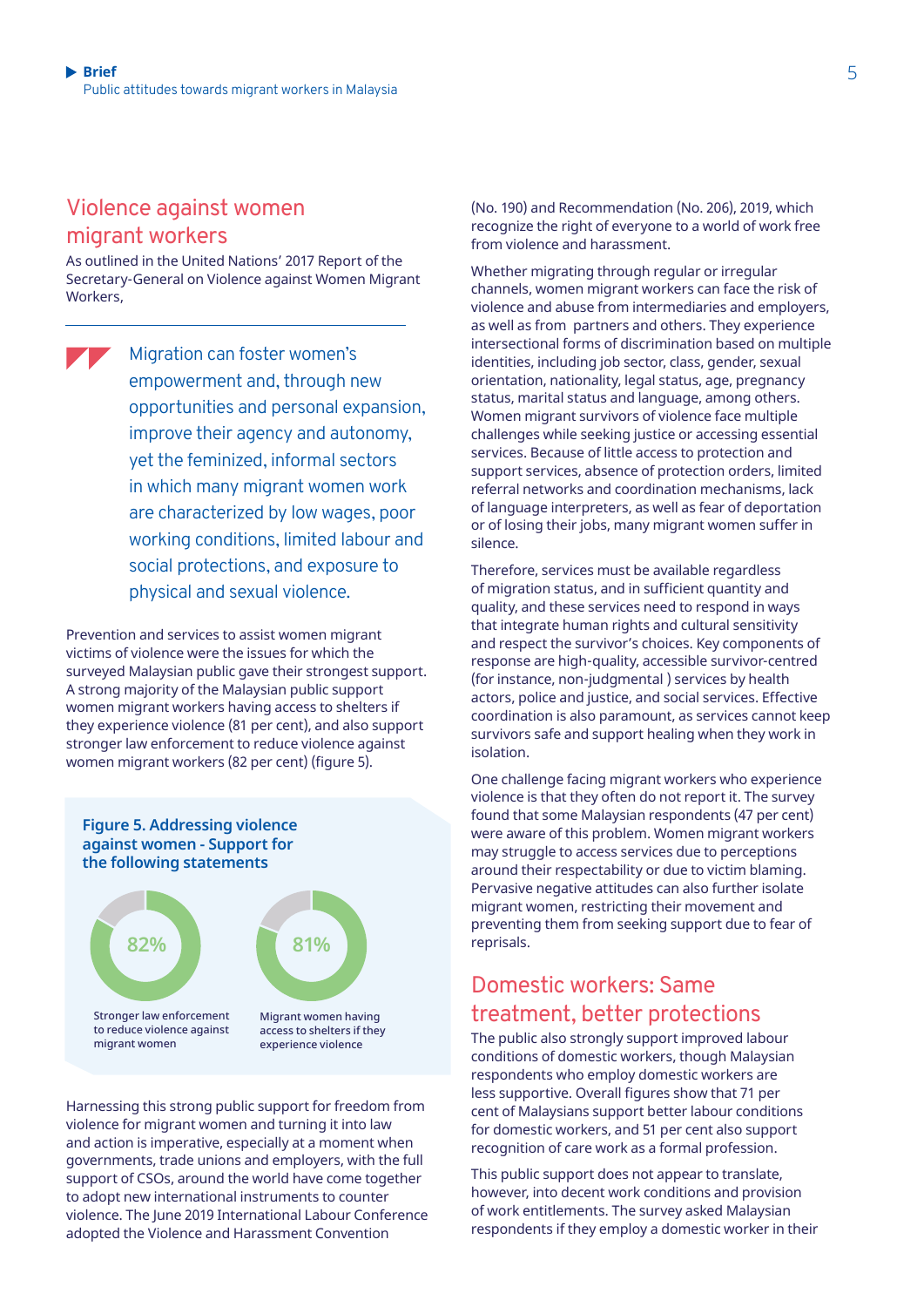home, and if so, asked them about working conditions they provide to their employees. Malaysian employers were presented with a list of eight entitlements they might provide to domestic workers (such as paid leave, overtime pay, ability to hold their passports or a phone, or a day off per week), and based on their responses it appears that Malaysian employers provide an average of roughly two and a half entitlements to their domestic worker employees. The most commonly provided entitlements are sick leave and one day off per week, and the most commonly denied entitlements are workers being allowed to hold their own passports and maternity leave (figure 6).





Base: Malaysian employers of migrant domestic workers, n=190

# Factors that correlate with public support for migrant workers

### Interaction with migrant workers

TThe study explored whether demographic variables correlated with public support for migrant workers and found that they are not strongly associated. Instead, frequency and quality of interaction with migrant workers are a strong predictor of support for migrant workers generally.

The survey findings revealed a high degree of interaction with migrant workers in Malaysia, compared to the other three countries surveyed (figure 7). This is in line with the fact that Malaysia is a multi-ethnic country with a large proportion of migrant workers in its workforce.

Interaction between Malaysians and migrant workers has increased since the 2010 ILO study on public attitudes (figure 7). Regular personal contact with migrant workers is much higher with 60 per cent of 2019 Malaysian respondents reporting such contact (versus 50 per cent in 2010). Only 5 per cent of Malaysian respondents stated that they never encounter migrant workers.



The Malaysian public's interaction with migrant workers increased by 15 percentage points in the years between studies, with more people saying they know migrant workers in 2019 (figure 8). Overall, most encounters took place in the general community, but Malaysian respondents also reported work-related relationships, which is consistent with generally having more interaction with migrant workers on average. Substantial minorities of Malaysian respondents report knowing migrant workers personally, and in most cases, they are friends, colleagues or acquaintances. The proportion of Malaysians reporting having migrant friends/colleagues is up by 12 percentage points, and the proportion of those with migrant acquaintances is up by 10 percentage points in 2019, compared to 2010 (figure 8).

#### **Figure 7. Frequency of interaction with migrant workers, 2010 and 2019 (%)**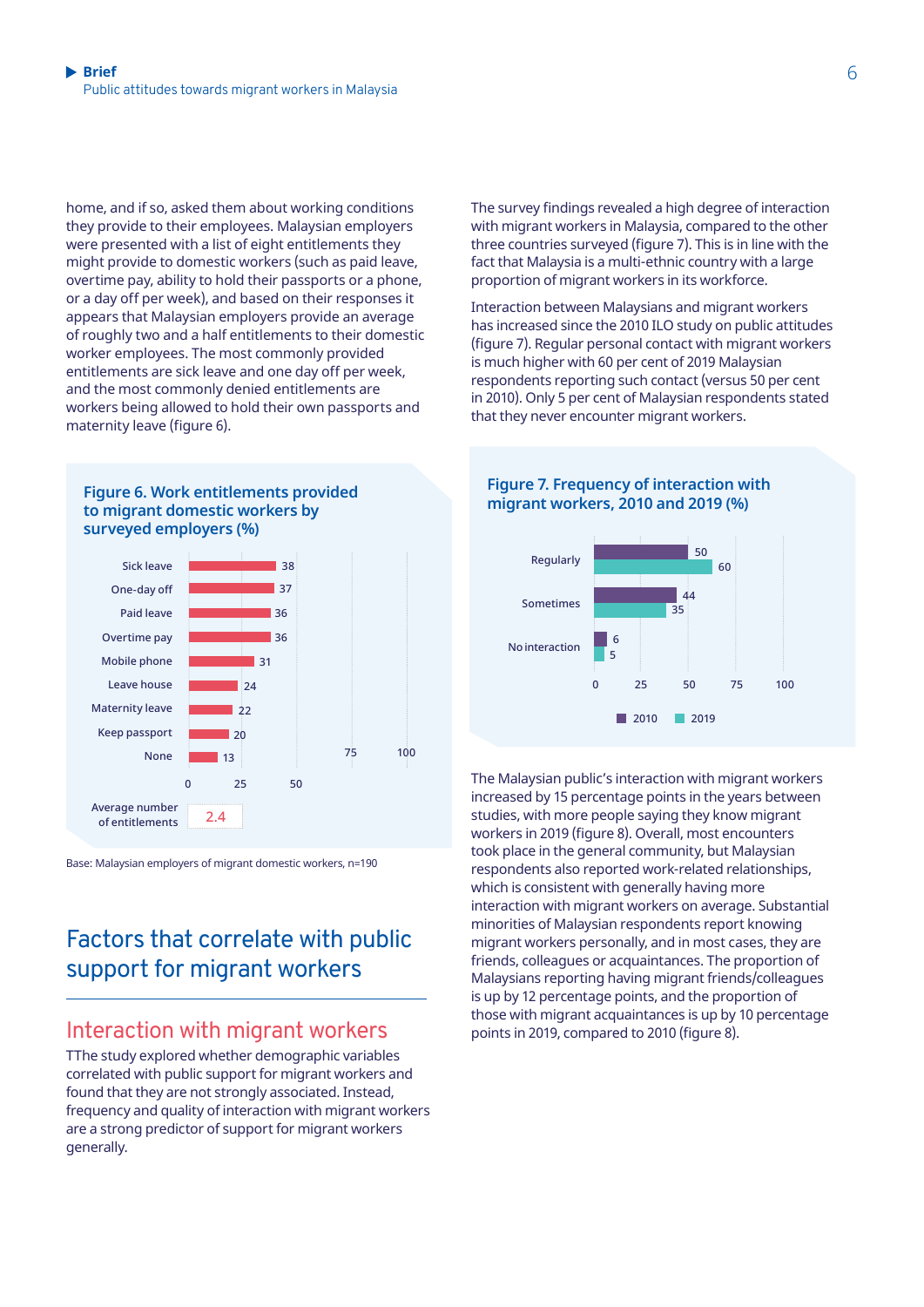

### Role of news and media

Based on evidence that the media shapes opinion about migration and drives behaviour, Malaysian survey respondents are asked about the number and type of media sources they consume.

Survey respondents report regular use of mass media, with the internet being the most popular medium at 88 per cent. Television is also common at 72 per cent; while newspaper readership is less common at 35 per cent (figure 9). Facebook is the most popular social media platform, with YouTube second, followed by Instagram and Google+. The number of social media platforms used by Malaysian respondents stands at three per person, on average.



Base: n=1,009

The study finds that the more news media sources people consume, the more supportive they are of

Mass media, specifically news reports and social media, remains the most prominent source of information about migrant workers. But social media has risen to a strong second place since the 2010 study, surpassing television programming. The average number of media sources regularly consumed by Malaysians was 3.8 per person.

# Changes in public support for migrant workers from 2010 to 2019

For the 2010 ILO study on public attitudes, an index of questions on knowledge, attitudes and practice (KAP) was compiled, with scores summed to explore correlative factors. The "KAP Index" questions used in 2010 were also used in the 2019 study. On a scale of 0 to a 100, the KAP Index reflects how supportive people are towards migrants. The higher the KAP Index<sup>4</sup>, the more supportive people are.

Comparing results for Malaysia, Singapore and Thailand from 2010 and 2019, figure 10 reflects a modest decline in the KAP Index in all three countries, meaning overall support for migrant workers declined to some degree between 2010 and 2019. Both Singapore and Thailand had a seven-point drop in the index, whereas Malaysia had a more marginal decrease of three points. Despite the drop, Singapore's score remains the highest among the countries surveyed, an indication that support for migrant workers remains relatively stronger in Singapore than in Malaysia and Thailand.



Note: KAP Index is a composite score of 15 questions about knowledge, attitude, and practice.

migrant workers, irrespective of the type of media source.

<sup>2</sup> Only includes respondents who reported interactions with migrant workers (n=955).

<sup>3</sup> Due to rounding, percentages may not precisely reflect the absolute figures.

<sup>4</sup> KAP Index is an indicator in which knowledge, attitudes, and behaviour measures have been aggregated at the individual level and indexed, expressed as a range from zero to 100.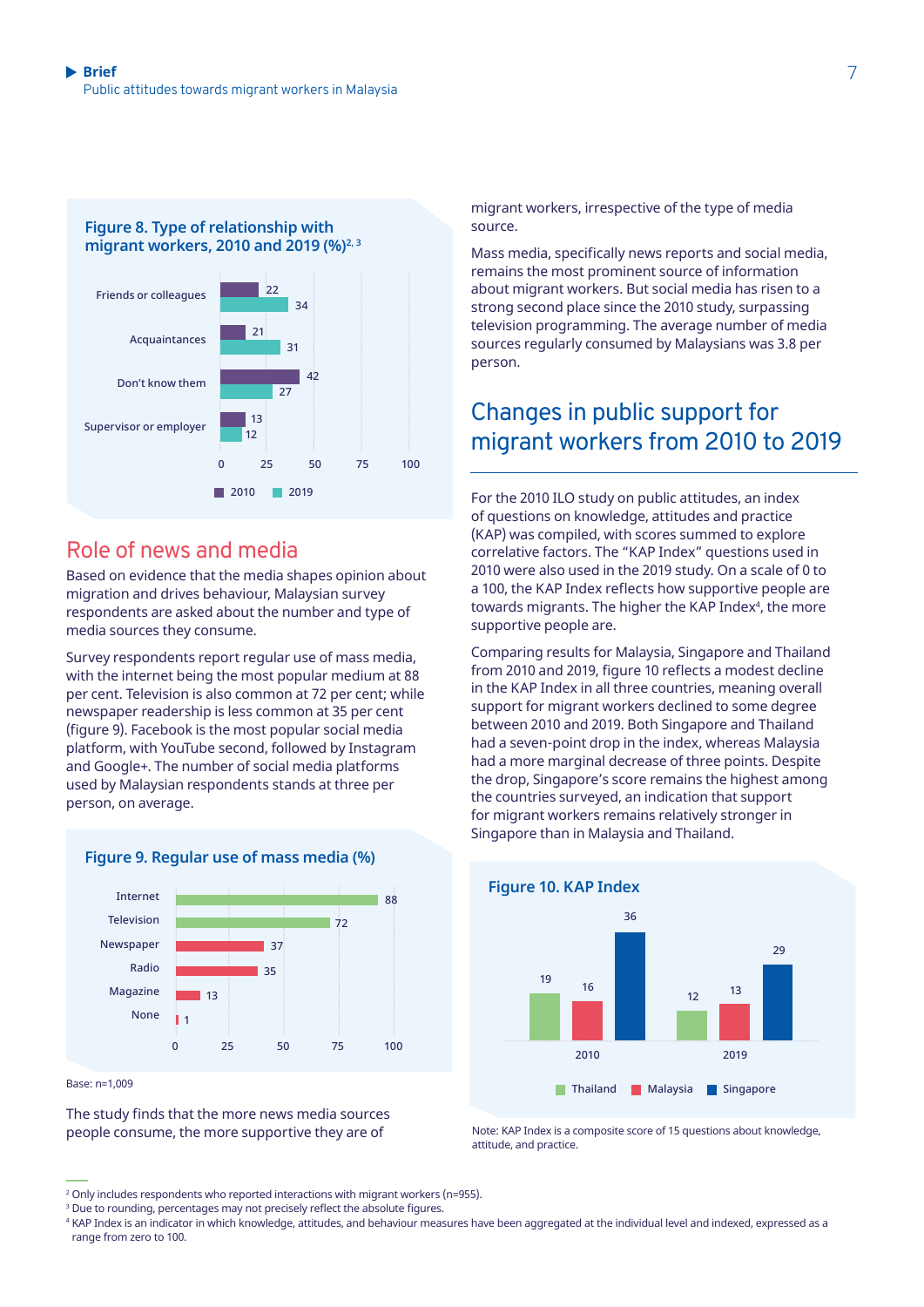Looking at the KAP Index scores for 2010 and 2019 in Malaysia, the KAP Index is rather low (see figure 10). In both years, the KAP Index score shows that migrants do not receive a lot of public support. The results suggest that most people in Malaysia have limited knowledge about migrant workers; hold many negative attitudes towards them; and are unwilling to engage in practices or behaviours that would support migrants.

As noted above, interaction between the Malaysian public and migrant workers increased between 2010 and 2019 (see figures 7 and 8). Despite the correlation between a higher KAP Index and greater interaction with migrant workers, support for migrant workers declined over the period. This is due to a greater KAP Index decline<sup>s</sup> – by 27 points – among Malaysian respondents with no interaction with migrant workers (see figure 11). The KAP Index did not change much for Malaysian respondents who have regular interaction with migrant workers, which suggests an increased polarization in support between persons exposed to migrant workers and persons who are not. There was also a marginal decline among Malaysian respondents who had had occasional interactions with migrant workers. Together, these declines may explain why the support for migrant workers has diminished over time. A strong, positive relationship was found in 2010,









whereby Malaysian respondents who had hired migrant domestic workers had a considerably higher KAP Index – meaning Malaysian employers were generally more supportive of migrant workers than the general public were. In 2019, the results remained largely unchanged in Singapore with the support of migrant workers declining by 6 points among employers of migrant domestic workers. However, employers of migrant domestic workers in Malaysia and Thailand appeared significantly less supportive of migrant workers generally, declining by 25 points and 22 points, respectively.

It is critical, therefore, to encourage more interaction between Malaysian communities and migrant workers. Decreasing the distance between nationals and migrant workers requires a multi-pronged approach including city planning, workplace inclusion, community platforms, and changes to laws and policy to ensure there are no exclusions or "special rules" that keep migrant workers from enjoying fair and equal treatment.

<sup>&</sup>lt;sup>5</sup> To make the KAP Index more sensitive to incremental changes, the total index range is from 0 to 200. Based on past studies, 95 per cent of all results have fallen within the range of 60 to 160, and the scale was therefore adjusted (with tails cut off before 60 and beyond 160) to show a zero to 100 range for more common understanding. The theoretical index can therefore be negative or exceed 100. Please refer to [full study](https://www.ilo.org/asia/publications/WCMS_732443/lang--en/index.htm).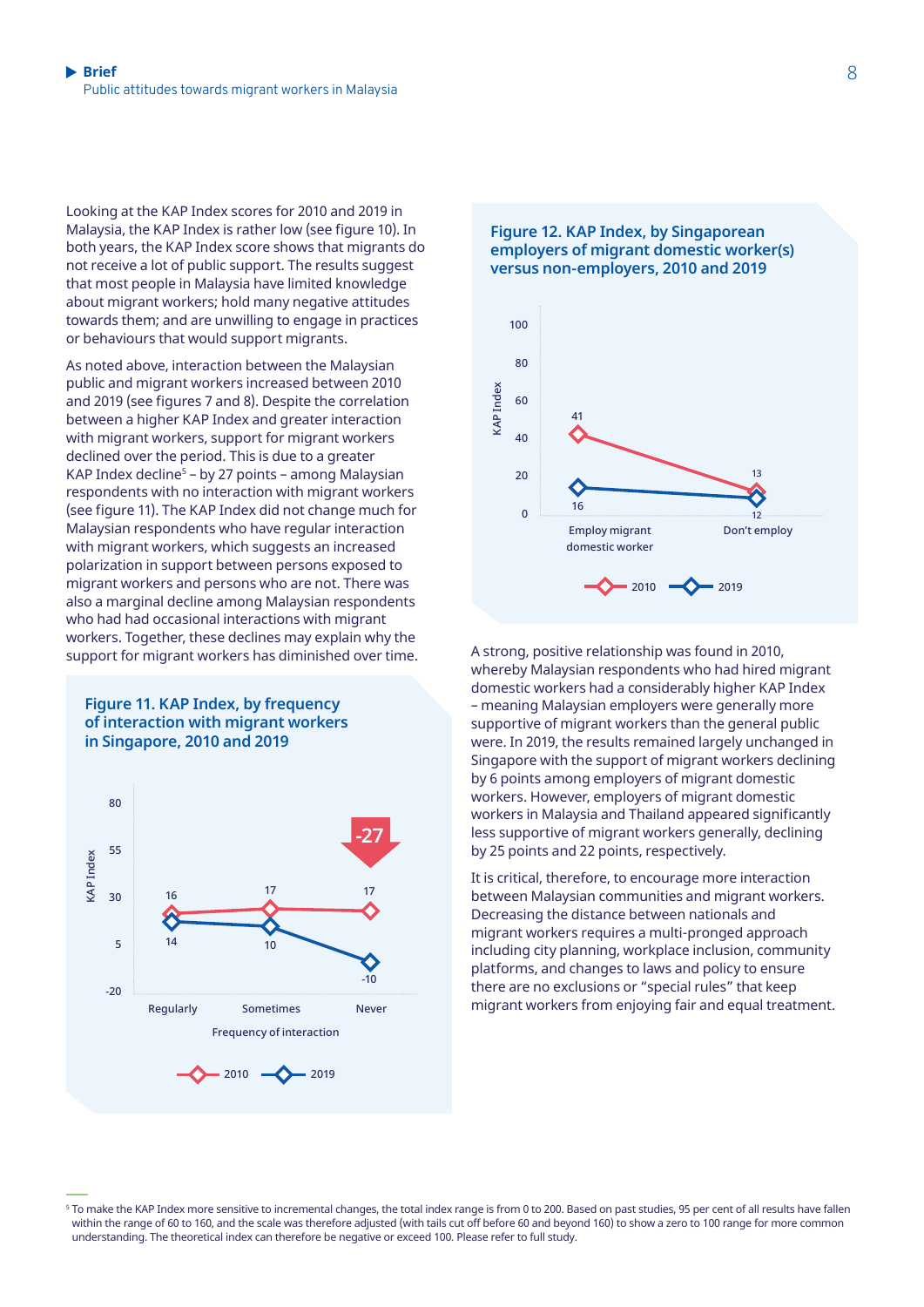# X **Recommendations**

- **1. Promote inclusion, social interaction and community engagement with migrant workers in destination countries, including through changes to policy and practice.** 
	- 1.1 Stimulate attitude changes on specific issues to tackle discrimination and barriers that prevent the fair treatment of migrant workers, especially women, and social inclusion.
		- Ensure that women and men migrant workers are able to fully access rights and freedoms in line with international labour and human rights standards.
		- Adopt policies, regulations and operating procedures that support social inclusion, including access to services, social security, schools, and health facilities, including those specialized in addressing violence and abuses.
		- City planning can promote social inclusion by avoiding separation of migrant workers' accommodation. Physical distance is a barrier that hinders migrant workers from integrating into the local community and encourages segregation and discrimination.
		- Ensure that labour migration mechanisms are accessible, affordable and not time consuming. Across all four countries, respondents said that migrant workers with regular status can adapt better than those without.
	- 1.2 Design, support and deliver policies that facilitate platforms and community events where migrant workers and the public can meaningfully interact and demonstrate the positive impact of migrant workers on societies and economies.
	- 1.3 Encourage inclusion in the workplace by working with employers and trade unions to promote the rights of migrant workers. Trade unions could promote solidarity and encourage inclusion by accepting and supporting migrant workers to join as members.
	- 1.4 Avoid dehumanizing terms to refer to migrants and migrant workers in legal texts and other official documents.

#### **2. Conduct awareness-raising activities with the general public.**

2.1 Design campaigns to raise awareness by providing accurate and positive information about migrant workers and their contribution to national economy. The study identified that the majority of the respondents had limited knowledge about the important contributions migrant workers make to Malaysia. Information campaigns can help to inform the public ideally by working on shifting social norms and shared values. It is important to focus on specific sectors and problems so that the public can relate to the messages in a more personalized way.

- Promote campaigns that address the root of negative attitudes towards migrant workers. Strive to develop a personal connection between the public and migrant workers by focusing on specific migrant work sectors and on interactions among nationals and migrant workers within those sectors.
- Promote evidence of the beneficial impacts of migrant workers to strengthen positive attitudes while at the same time debunking common myths about them, such as the characterization of migrant workers as criminals, as taking jobs from nationals, or as having a negative impact on the economy. Promote messages about the empowerment that can result when women in particular have positive migration experiences.
- Tackle stigma and raise the status of roles and work sectors in which migrant workers work. Undervaluing the work of migrants has negative consequences and can lead to discrimination and social exclusion. Promoting the importance of decent work, equal opportunities, social protection, gender equality and inclusion are essential.
- Take care to ensure that messaging does not promote migrant workers – especially women migrant workers – as "victims" or inherently vulnerable. This can feed into narratives that migrant workers are weaker and powerless, and through emphasizing difference, undermine migrant workers' claims to the same rights at work as nationals.
- 2.2 Complement and reinforce public campaigns with targeted interventions directed to influencer groups.
	- Encourage governments, in partnership with international organizations and other relevant actors, to encourage schools to promote positive behaviour towards migrant workers and members of their families. The study highlighted a general lack of knowledge about migrant workers' rights. But public education on prejudice and diversity can shape attitudes towards migrant workers as well as change discriminatory social norms and stereotypical behaviors.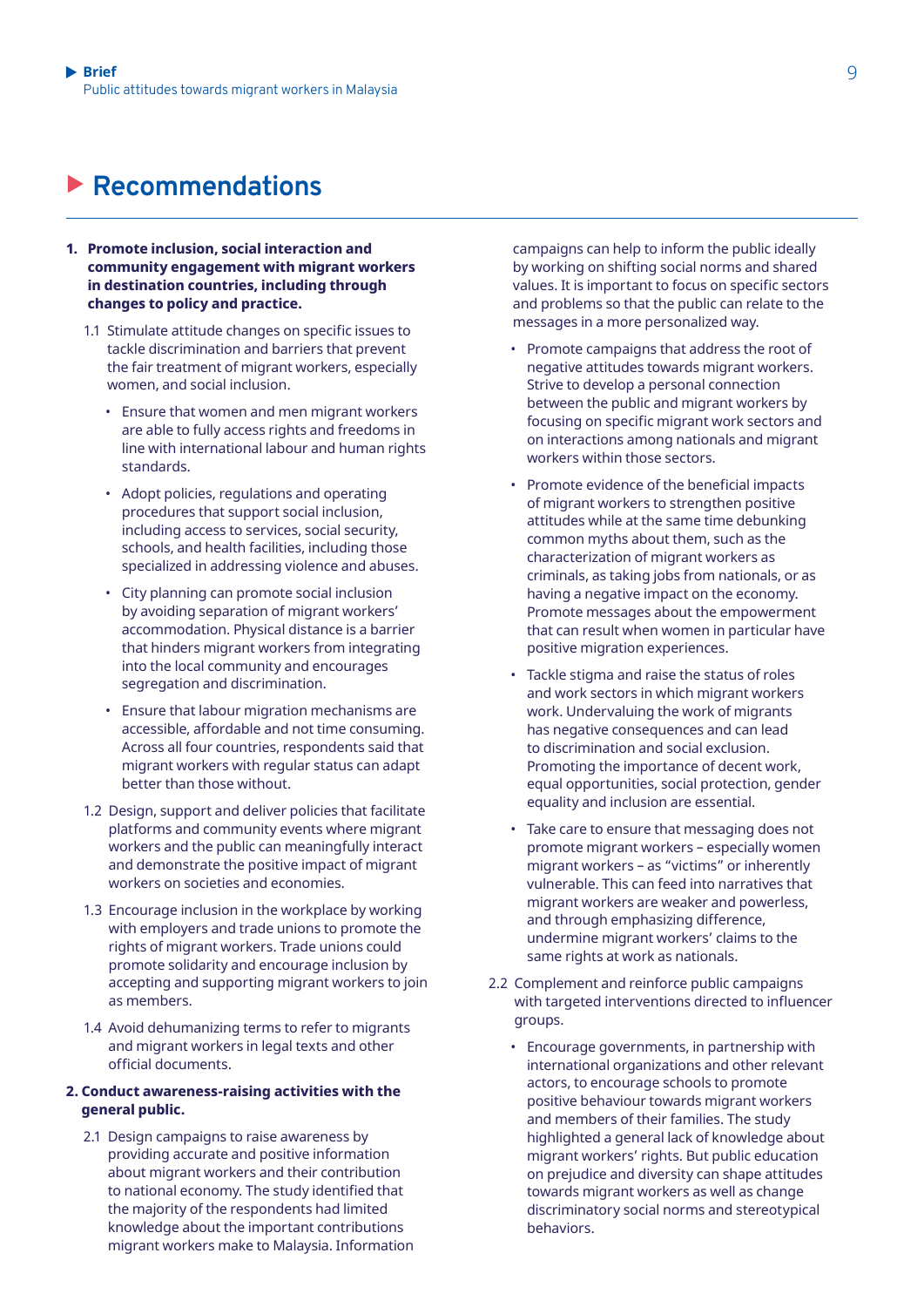- Implement interventions to encourage more balanced and inclusive reporting, as well as non-discriminatory terminology used by the news media when reporting stories about migrant workers. News media are influential and impact the public's attitudes as well as policy-makers' agendas. Terms such as "undocumented" and "irregular" can be used rather than "illegal"; and "migrant" rather than "alien". At all opportunities, humanize the individual representation of migrant workers and avoid descriptions that overemphasize the number of migrant workers or depict the migrant population as degrading the dominant culture.
- 2.3 Continue to track shifts and trends in public support for migrant workers in countries of destination. Doing so will allow ongoing campaigns and other interventions to adjust to any changes in public attitudes. More frequent tracking of attitudes can also enable studies to identify causation of changes in public support for migrant workers.

#### **3. Harness opportunities available given the high degree of public support for women migrant workers, including opportunities to address violence against women.**

- 3.1 Leverage the positive public support for ending violence against women migrant workers. Respondents showed high levels of support for access to shelters for women who experience violence and for stronger enforcement against violence. It is recommended to work with governments, trade unions, and NGOs to ensure the availability of shelters and comprehensive services designed to meet the needs of women migrant worker survivors of violence.
	- Ratify the ILO Violence and Harassment Convention, 2019 (No. 190).
	- Governments, employers, trade unions and NGOs should run campaigns to end violence and harassment, including against migrant women and other marginalized groups, in the world of work. Awareness raising and campaigning should form an important part of combined strategies linked to prevention of violence and harassment in the world of work.
	- Governments, employers, trade unions and CSOs should make sure information on available VAW services, including shelters, are available and widely disseminated.
	- Governments, trade unions and CSOs, including labour migration organizations should make sure to have tools and capacities to refer survivors of violence and abuse to available VAW services through established referral pathways.
- 3.2 Leverage the public support for women migrant workers to receive maternity leave. Policy change and/or enforcement is needed in migrant countries of destination to ensure women migrant workers have de jure and de facto access to maternity leave within broader social security schemes, and that they are not discriminated against on the grounds of pregnancy, either at work or during recruitment.
- 3.3 Support governments and employers to actively promote gender-sensitive policies and practices that tackle gender stereotypes and occupational segregation. Strong gender segregation of occupation in the region is the result of stereotypical perceptions of what women can or cannot do as well as the consequence of genderdifferentiated barriers in access to specific job opportunities.

#### **4. Address declining attitudes of employers of domestic workers.**

- 4.1 Governments, trade unions and other stakeholders, including domestic workers groups, should conduct a coordinated and evidencebased publicity campaign on the social and economic value of domestic work; and on the rights of domestic workers. Domestic work is often undervalued, and often not fully considered as work, either by employers or through lack of full inclusion in national labour laws.
- 4.2 All stakeholders, including and especially the media, should use respectful terms to describe domestic workers. They should avoid terms such as "servant", "maid" and "helper", and instead use "domestic worker", which squarely shows that domestic workers are workers, and not servile or part of the family.
- 4.3 Leverage the positive public support for domestic workers to design and enforce regulations aimed at improving the working conditions of women migrant workers, as well as ratification of the Domestic Workers Convention, 2011 (No. 189). Respondents showed high levels of support for recognition of care workers, improvement of the working conditions of domestic workers, and equal labour rights for domestic workers on par with nationals. Malaysia has not yet ratified Convention No. 189.
- 4.4 Conduct further research to understand the knowledge, attitudes and practices (work entitlements provided) of employers of migrant domestic workers. Such a study is critical in light of the fact that employers today appear to show less support for migrant workers than before.